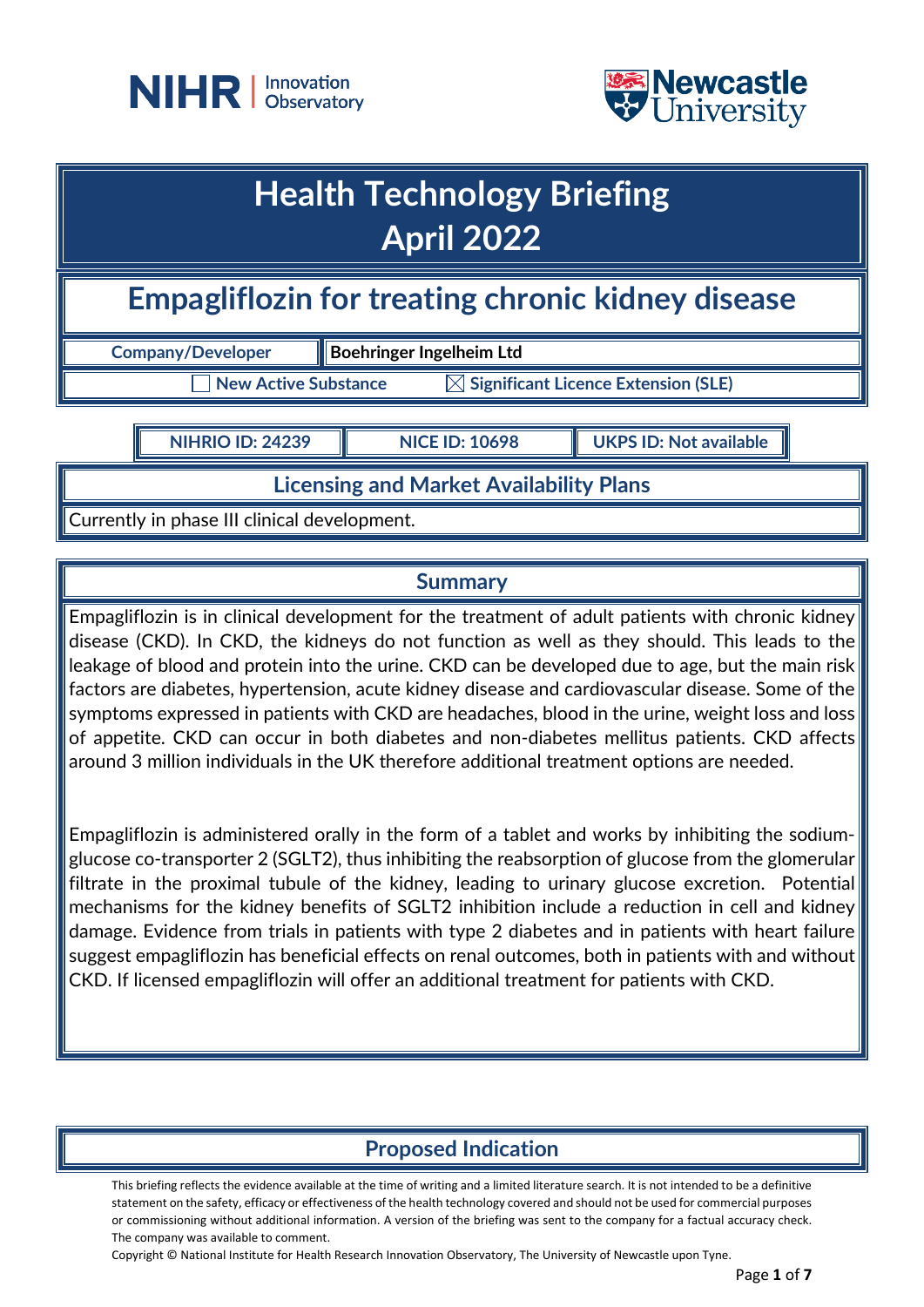



For the treatment of adults with chronic kidney disease (CKD).<sup>1</sup>

L

## **Technology**

#### **Description**

Empagliflozin (Jardiance) is a reversible, highly potent (IC $_{50}$  of 1.3 nmol) and selective competitive inhibitor of sodium-glucose co-transporter 2 (SGLT2). Empagliflozin does not inhibit other glucose transporters important for glucose transport into peripheral tissues and is 5000 times more selective for SGLT2 versus SGLT1, the major transporter responsible for glucose absorption in the gut. SGLT2 is highly expressed in the kidney, whereas expression in other tissues is absent or very low.<sup>2,3</sup> It is responsible, as the predominant transporter, for the reabsorption of glucose from the glomerular filtrate back into the circulation. By blocking SGLT2, empagliflozin inhibits the reabsorption of glucose from the glomerular filtrate in the proximal tubule of the kidney, leading to urinary glucose excretion. The use of empagliflozin increases urinary glucose excretion in patients with mild and moderate renal impairment. <sup>4</sup> Potential mechanisms for benefits of SGLT2 inhibition for the kidneys include, a reduction in single nephron hyperfiltration, decreased tubulointerstitial damage, suppression of hyperglycaemia-induced production of reactive oxygen species and angiotensinogen, reduction of mitochondrial damage, and enhanced nutrient deprivation signalling.<sup>5</sup>

Empagliflozin has been studied in a phase III clinical trial for the treatment of adult patients with CKD (NCT03594110). In this trial, empagliflozin 10 mg once daily was administered orally.1

#### Key Innovation

Empagliflozin was initially developed as a treatment for high blood sugar in people with diabetes but has been shown to have beneficial effects on both the heart and kidney. Empagliflozin causes blood sugar (~10 teaspoons a day) to pass into the urine. It likely also increases the amount of sodium passing into the urine.<sup>6</sup> This results in a small decrease in body weight and blood pressure. In the EMPA-REG OUTCOME trial, empagliflozin was associated with a reduced risk of cardiovascular (CV) death (and death from any cause) in people with type 2 diabetes (T2D) at high risk for CV events. <sup>6</sup> The study also demonstrated that empagliflozin, in patients with T2D and high CV risk, was associated with slower progression of kidney disease and lower rates of clinically relevant renal events than placebo when added to standard care.<sup>7,8</sup> In the EMPEROR-Reduced trial, in patients with heart failure with reduced ejection fraction, empagliflozin had a beneficial effect on the key efficacy outcomes and slowed the rate of kidney function decline in patients with and without CKD, and regardless of the severity of kidney impairment at baseline.<sup>5</sup>

Empagliflozin is currently being studied in patients with CKD at risk of progression, in the EMPA-Kidney trial. The primary outcome of the trial is a composite of kidney disease progression or cardiovascular death EMPA-Kidney has wide eligibility criteria and has recruited a broad range of people with CKD, including those underrepresented in reported SGLT2 inhibitor trials. <sup>9</sup> Studies show empagliflozin can be used in patients with an eGFR ≥ 45 mL/min/1.73 m2 and compared to similar SGLT2 inhibitors, other hypoglycemic drugs may be factors that affect the efficacy of sugar-lowering treatments in patients with diabetes. Empagliflozin reduces glucose toxicity of proximal tubular cells therefore, it has potential renal protective effect in patients with type 2 diabetes.<sup>10</sup> Currently recommended SGLT2 inhibitor, empagliflozin demonstrates fewer renal events and can be given to patients that have a lower eGFR.<sup>11</sup> From a clinical perspective, there is growing evidence for the protection of the kidney in non-diabetes mellitus patients. 12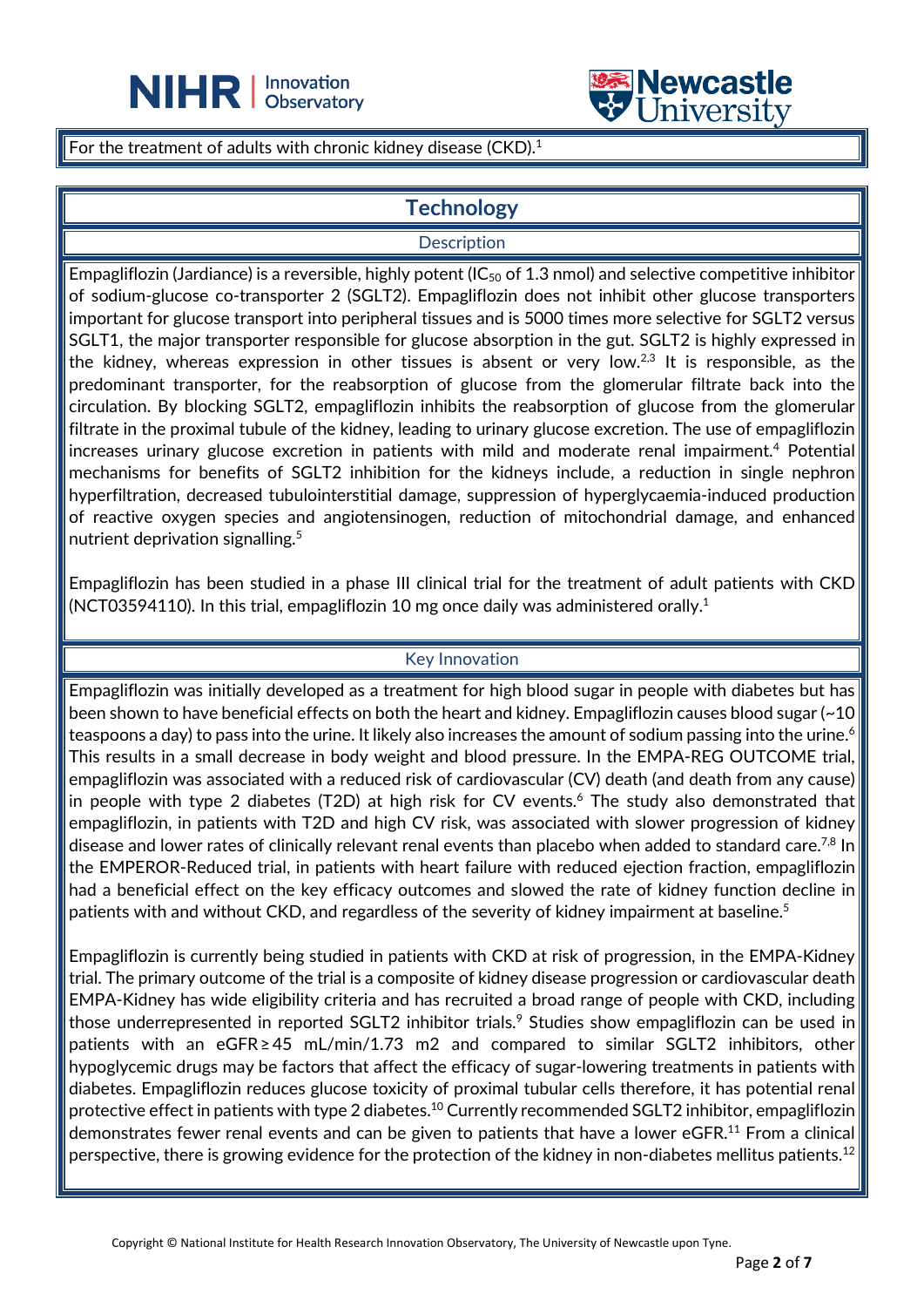



#### Regulatory & Development Status

Empagliflozin currently has Marketing Authorisation in the EU/UK for the following indications: $13,14$ 

L

- Type 2 diabetes
- Symptomatic chronic heart failure
	- o In the EU, empagliflozin is indicated in adults for the treatment of symptomatic chronic heart failure;
	- $\circ$  In the UK, empagliflozin is indicated in adults for the treatment of symptomatic chronic heart failure with reduced ejection fraction.

Empagliflozin received FDA Fast Track designation in 2019 for the treatment of chronic heart failure.<sup>15</sup>

### **Patient Group**

#### Disease Area and Clinical Need

CKD is a long-term condition where the kidneys do not work as well as they should. CKD is a common condition that is often developed due to age and is most common in individuals of black or south Asian origin. CKD can worsen over time and eventually the kidneys may stop working altogether, but this is uncommon.16 In CKD, damage to the kidney's filter system has been sustained which allows blood and protein to leak into the urine. This is not always visible but can be found with a urine test.<sup>17</sup> Symptoms are not usually expressed in the early stages of CKD but in the later stages common symptoms include weight loss and poor appetite, oedema, blood in urine, insomnia, muscle cramps, headaches, and erectile dysfunction in men.<sup>18</sup>

Approximately 10% of people in the UK have CKD.<sup>17</sup> According to the Quality and Outcomes Framework the prevalence of CKD (stage 3-5) in 2020/21 in England was 3.96 per 100 in adults aged 18 and above.<sup>19</sup> In England, in 2020-21, there were 45,692 finished consultant episodes (FCE) for CKD (ICD-10; N18) resulting in 34,372 hospital admissions and 88,826 FCE bed days.20

#### Recommended Treatment Options

The current treatment option recommended by NICE NG203 are: $^{\rm 11,21}$ 

- Angiotensin-receptor blockers (ARB) or an angiotensin-converting enzyme (ACE) inhibitor (titrated to the highest licensed dose that the person can tolerate) if ACR is 3 mg/mmol or more for adults with CKD and diabetes (type 1 or type 2)
- Referral for nephrology assessment and offer an ARB or an ACE inhibitor (titrated to the highest licensed dose that they can tolerate), if ACR is 70 mg/mmol or more for with CKD but without diabetes

NICE NG28 guidelines recommend:<sup>22</sup>

- For adults with type 2 diabetes and CKD who are taking an ARB or an ACE inhibitor (titrated to the highest licensed dose that they can tolerate), offer an SGLT2 inhibitor (in addition to the ARB or ACE inhibitor) if:
	- o ACR is over 30 mg/mmol and
	- $\circ$  they meet the criteria in the marketing authorisation (including relevant estimated glomerular filtration rate [eGFR] thresholds).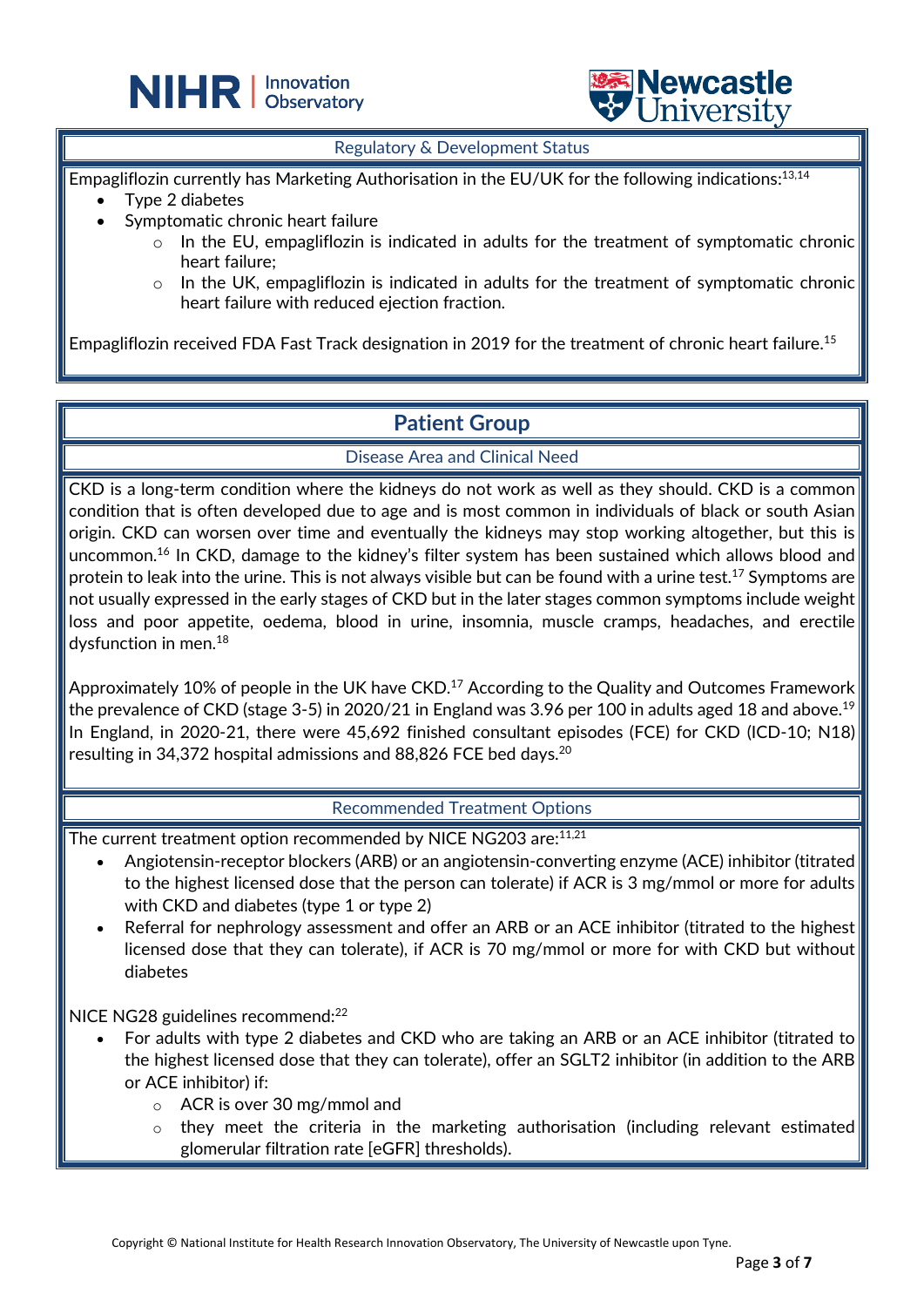



- For adults with type 2 diabetes and CKD who are taking an ARB or an ACE inhibitor (titrated to the highest licensed dose that they can tolerate), consider an SGLT2 inhibitor (in addition to the ARB or ACE inhibitor) if:
	- o ACR is between 3 and 30 mg/mmol and
	- o they meet the criteria in the marketing authorisation (including relevant eGFR thresholds).

NICE TA775 recommendations (for dapagliflozin in patients with CKD):<sup>11</sup>

L

- Dapagliflozin is recommended as an option for treating CKD in adults. It is recommended only if:
	- $\circ$  it is an add-on to optimised standard care including the highest tolerated licensed dose of angiotensin-converting enzyme (ACE) inhibitors or angiotensin-receptor blockers (ARBs), unless these are contraindicated, and
	- o people have an estimated glomerular filtration rate (eGFR) of 25 ml/min/1.73 m<sup>2</sup> to 75  $ml/min/1.73 m<sup>2</sup>$  at the start of treatment and:
		- **have type 2 diabetes or**
		- have a urine albumin-to-creatinine ratio (uACR) of 22.6 mg/mmol or more.

| <b>Clinical Trial Information</b> |                                                                                                                                                                                                                                                                                                                                                                                                                                          |
|-----------------------------------|------------------------------------------------------------------------------------------------------------------------------------------------------------------------------------------------------------------------------------------------------------------------------------------------------------------------------------------------------------------------------------------------------------------------------------------|
| <b>Trial</b>                      | EMPA-KIDNEY; NCT03594110, 2017-002971-24; A Multicentre International<br>Randomized Parallel Group Double-blind Placebo-controlled Clinical Trial of<br>EMPAgliflozin Once Daily to Assess Cardio-renal Outcomes in Patients With<br><b>Chronic KIDNEY Disease</b><br><b>Phase III</b> - Active, Not recruiting<br>Location(s): 2 EU, UK, USA, Canada, Malaysia, Japan and China<br>Primary completion date: June 2022 <sup>a23</sup>    |
| <b>Trial Design</b>               | Randomised, double blind, parallel assignment                                                                                                                                                                                                                                                                                                                                                                                            |
| Population                        | N=6609 (actual); subjects aged 18 and older with evidence of CKD at risk of<br>kidney disease progression                                                                                                                                                                                                                                                                                                                                |
| Intervention(s)                   | Empagliflozin 10 mg taken daily with or without food.                                                                                                                                                                                                                                                                                                                                                                                    |
| Comparator(s)                     | Matching placebo taken with or without food.                                                                                                                                                                                                                                                                                                                                                                                             |
| Outcome(s)                        | The primary (composite) outcome is defined as time to first occurrence of (i) $\parallel$<br>kidney disease progression (defined as ESKD, a sustained decline in eGFR to $\leq 10$<br>mL/min/1.73m <sup>2</sup> , renal death, or a sustained decline of $\geq$ 40% in eGFR from<br>randomization) or (ii) Cardiovascular death [Time frame: median follow-up]<br>approx. 3.1 years].<br>See trial record for full list of all outcomes. |

<span id="page-3-0"></span><sup>&</sup>lt;sup>a</sup> On 16th March 2022 it was announced that Independent Data Monitoring Committee recommended that the trial be stopped early due to clear evidence of positive efficacy of empagliflozin, following a formal interim assessment.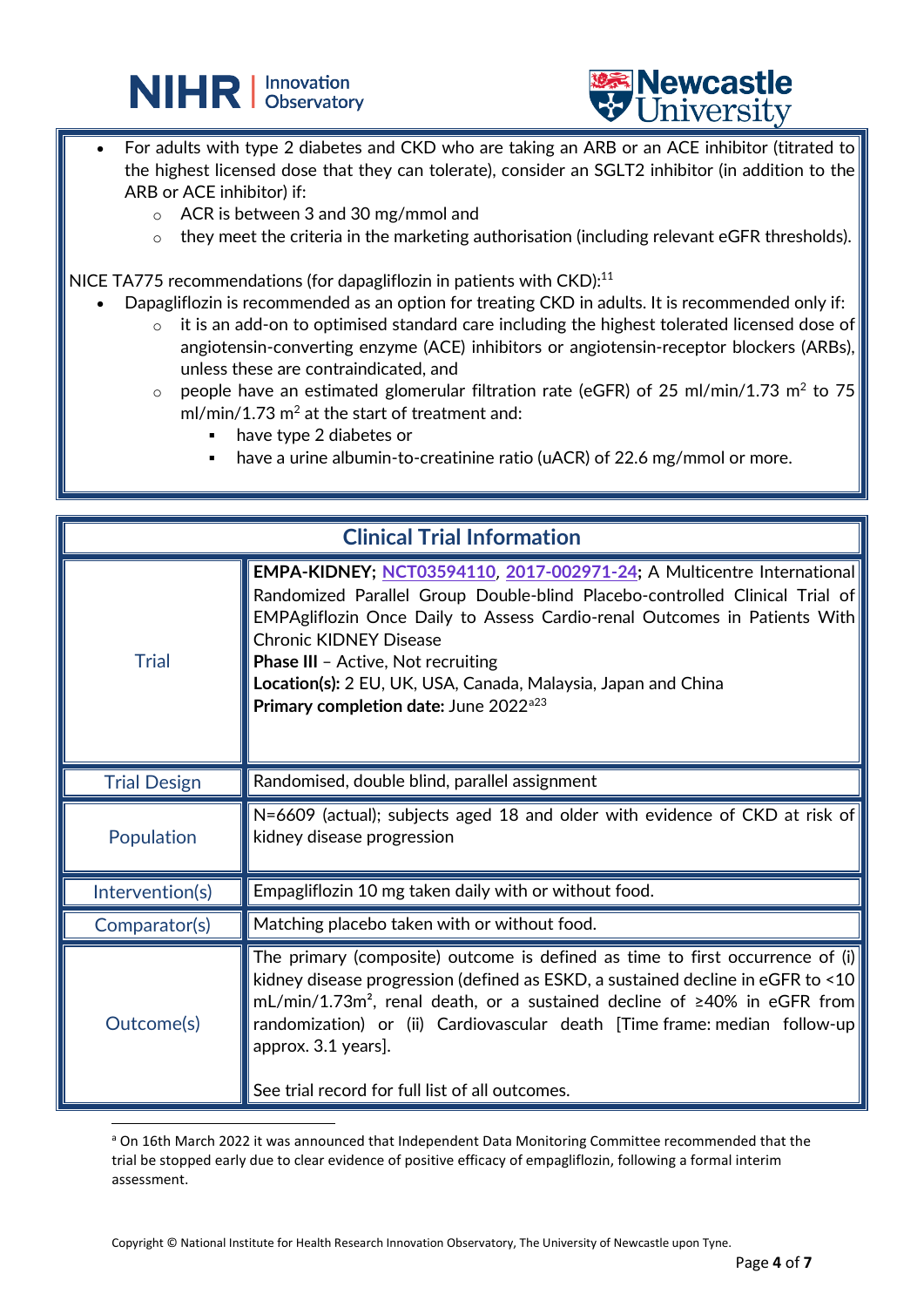



| Results (efficacy)      |  |
|-------------------------|--|
| <b>Results (safety)</b> |  |

## **Estimated Cost**

Empagliflozin is already marketed in the UK; a 10mg pack of 28 tablet costs £36.59. $^{24}$ 

L

## **Relevant Guidance**

### NICE Guidance

- NICE technology appraisal guidance. Dapagliflozin for treating chronic kidney disease (TA775). March 2022.
- NICE clinical guideline. Chronic kidney disease in adults: assessment and management (NG203). November 2021.
- NICE clinical guideline. Type 2 diabetes in adults: management (NG28). March 2022.
- NICE quality standard. Chronic kidney disease in adults (QS5). July 2017.

#### NHS England (Policy/Commissioning) Guidance

No relevant guidance identified.

#### Other Guidance

Kidney Disease Improving Global Outcomes (KDIGO). Clinical Practice Guideline for the Evaluation and Management of Chronic Kidney Disease. 2012. 25

## **Additional Information**

## **References**

- 1 ClinicalTrials.gov. *EMPA-KIDNEY (The Study of Heart and Kidney Protection With Empagliflozin)*. *Trial ID: NCT03594110*. Status: Active, not recruiting. Available from: <https://clinicaltrials.gov/ct2/show/NCT03594110> [Accessed 8 March 2022].
- 2 Electronic Medicines Compendium (eMC). *Jardiance 10 mg film-coated tablets*. Available from:<https://www.medicines.org.uk/emc/product/5441/smpc#PRODUCTINFO> [Accessed 9 March 2022].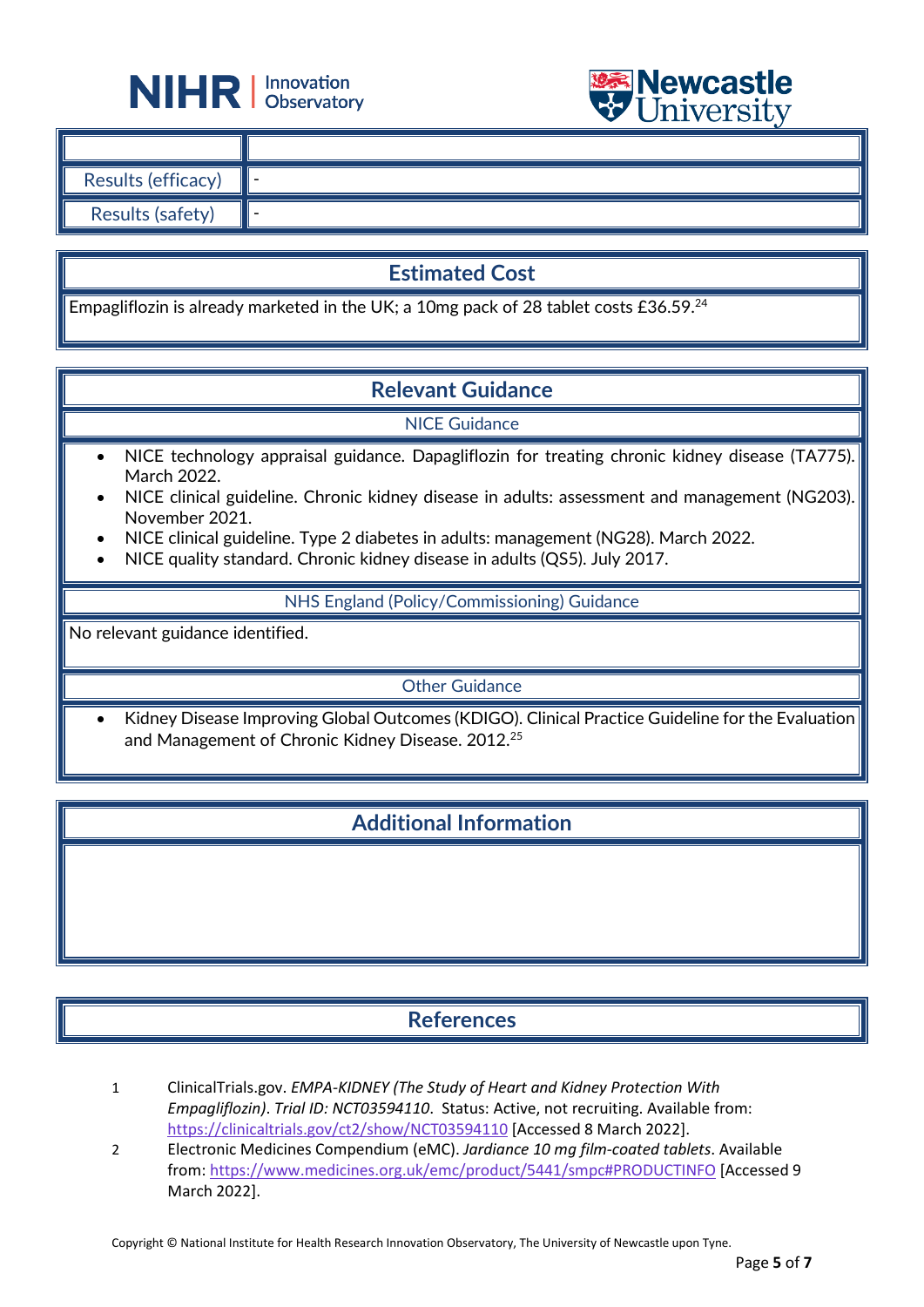# **NIHR** | Innovation



- 3 Electronic Medicines Compendium (eMC). *Jardiance 25 mg film-coated tablets*. Available from:<https://www.medicines.org.uk/emc/product/7703/smpc> [Accessed 9 March 2022].
- 4 Macha S, Mattheus M, Halabi A, Pinnetti S, Woerle H, Broedl U. Pharmacokinetics, pharmacodynamics and safety of empagliflozin, a sodium glucose cotransporter 2 (SGLT2) inhibitor, in subjects with renal impairment. *Diabetes, Obesity and Metabolism*. 2014;16(3):215-22. [https://doi.org/10.1111/dom.12182.](https://doi.org/10.1111/dom.12182)
- 5 Zannad F, Ferreira JP, Pocock SJ, Zeller C, Anker SD, Butler J, et al. Cardiac and kidney benefits of empagliflozin in heart failure across the spectrum of kidney function: insights from EMPEROR-Reduced. *Circulation*. 2021;143(4):310-21. [https://www.ncbi.nlm.nih.gov/pmc/articles/PMC7834910/.](https://www.ncbi.nlm.nih.gov/pmc/articles/PMC7834910/)
- 6 Zinman B, Wanner C, Lachin JM, Fitchett D, Bluhmki E, Hantel S, et al. Empagliflozin, cardiovascular outcomes, and mortality in type 2 diabetes. *New England Journal of Medicine*. 2015;373(22):2117-28. [https://www.nejm.org/doi/full/10.1056/NEJMoa1504720.](https://www.nejm.org/doi/full/10.1056/NEJMoa1504720)
- 7 EMPA-KIDNEY. *EMPA-KIDNEY*. Available from[: https://www.empakidney.org/](https://www.empakidney.org/) [Accessed 10 March 2022].
- 8 Wanner C, Inzucchi SE, Lachin JM, Fitchett D, von Eynatten M, Mattheus M, et al. Empagliflozin and progression of kidney disease in type 2 diabetes. *New England Journal of Medicine*. 2016;375(4):323-34. [https://www.nejm.org/doi/full/10.1056/nejmoa1515920.](https://www.nejm.org/doi/full/10.1056/nejmoa1515920)
- 9 EMPA-KIDNEY Collaborative Group. Design, recruitment, and baseline characteristics of the EMPA-KIDNEY trial. *Nephrology, dialysis, transplantation: official publication of the European Dialysis and Transplant Association-European Renal Association*. 2022. [https://doi.org/10.1093/ndt/gfac040.](https://doi.org/10.1093/ndt/gfac040)
- 10 Yang A-Y, Chen H-C. Study Comparing the Efficacy and Renal Safety for Patients With Diabetes Switching from Dapagliflozin to Empagliflozin. *International Journal of Clinical Pharmacy*. 2021;43(4):1015-23[. https://link.springer.com/article/10.1007/s11096-020-](https://link.springer.com/article/10.1007/s11096-020-01210-1) [01210-1.](https://link.springer.com/article/10.1007/s11096-020-01210-1)
- 11 National Institute for Health and Care Excellence (NICE). *Dapagliflozin for treating chronic kidney disease*. 2022. Available from[: https://www.nice.org.uk/guidance/TA775/chapter/1-](https://www.nice.org.uk/guidance/TA775/chapter/1-Recommendations) [Recommendations](https://www.nice.org.uk/guidance/TA775/chapter/1-Recommendations) [Accessed 11 March 2022].
- 12 Almaimani M, Sridhar VS, Cherney DZ. Sodium-Glucose cotransporter 2 Inhibition in Non-Diabetic Kidney Disease. *Current opinion in nephrology and hypertension*. 2021;30(5):474-81. [https://pubmed.ncbi.nlm.nih.gov/34074889/.](https://pubmed.ncbi.nlm.nih.gov/34074889/)
- 13 Eurpoean Medicines Agency (EMA). *Jardiance*. 2022. Available from: <https://www.ema.europa.eu/en/medicines/human/summaries-opinion/jardiance-0> [Accessed 10 March 2022].
- 14 European Medicines Agency. *Jardiance*. 2014. Available from: <https://www.ema.europa.eu/en/medicines/human/EPAR/jardiance> [Accessed 11 April 2022].
- 15 Boehringer Ingelheim. *U.S. FDA Grants Fast Track Designation to Empagliflozin for the Treatment of Chronic Heart Failure*. 2019. Available from[: https://www.boehringer](https://www.boehringer-ingelheim.us/press-release/us-fda-grants-fast-track-designation-empagliflozin-treatment-chronic-heart-failure)[ingelheim.us/press-release/us-fda-grants-fast-track-designation-empagliflozin-treatment](https://www.boehringer-ingelheim.us/press-release/us-fda-grants-fast-track-designation-empagliflozin-treatment-chronic-heart-failure)[chronic-heart-failure](https://www.boehringer-ingelheim.us/press-release/us-fda-grants-fast-track-designation-empagliflozin-treatment-chronic-heart-failure) [Accessed 23 March 2022].
- 16 National Health Service (NHS). *Overview-Chronic kidney disease*. Available from: <https://www.nhs.uk/conditions/kidney-disease/> [Accessed 10 March 2022].
- 17 Kidney Care UK. *Chronic kidney disease (CKD)*. Available from: <https://www.kidneycareuk.org/about-kidney-health/conditions/ckd/> [Accessed 10 March 2022].
- 18 National Health Service (NHS). *Symptoms-Chronic kidney disease*. Available from: <https://www.nhs.uk/conditions/kidney-disease/symptoms/> [Accessed 10 March 2022].
- 19 NHS Digital. *Quality and Outcomes Framework, 2020-21*. 2021. Available from: [https://digital.nhs.uk/data-and-information/publications/statistical/quality-and-outcomes-](https://digital.nhs.uk/data-and-information/publications/statistical/quality-and-outcomes-framework-achievement-prevalence-and-exceptions-data/2020-21)